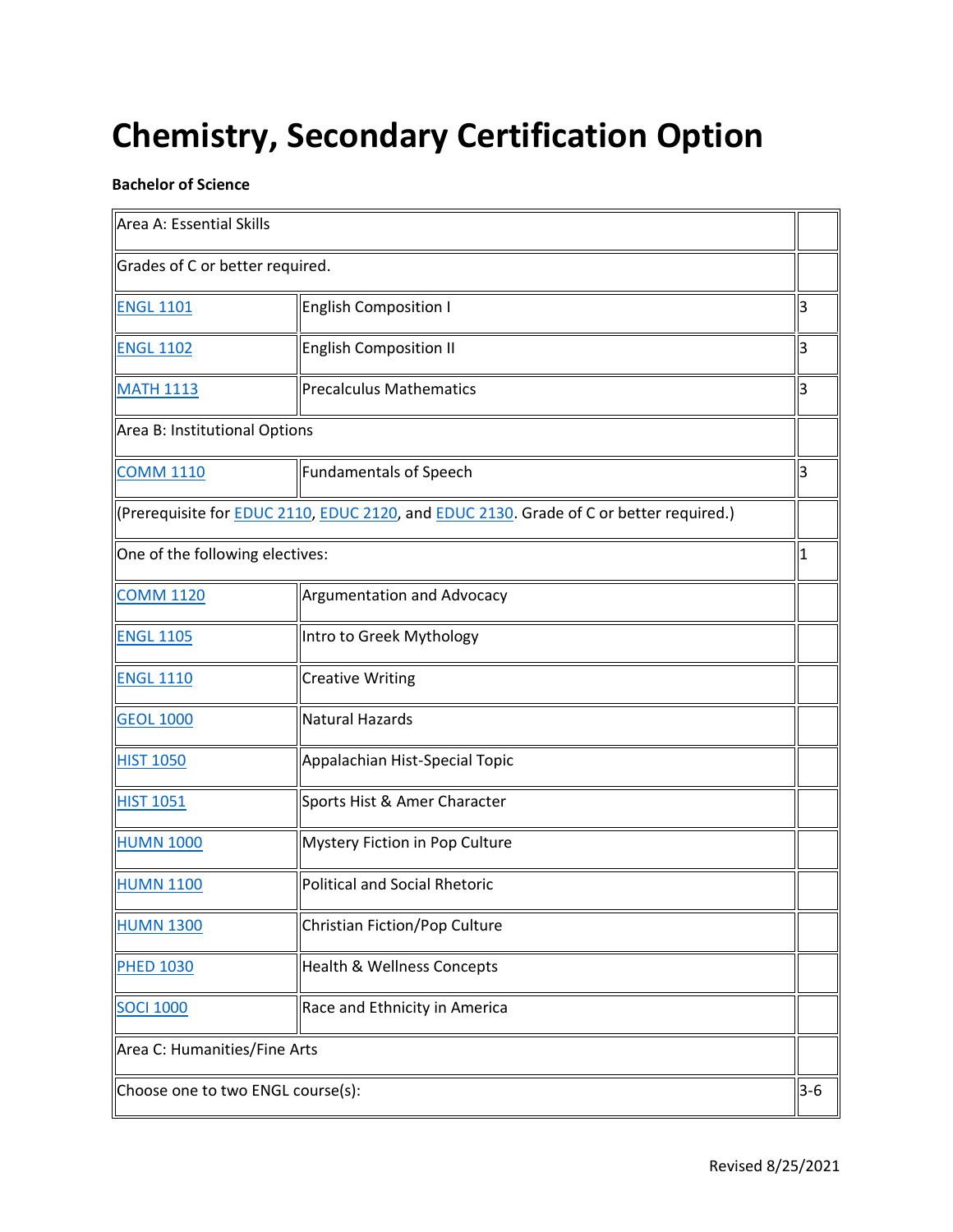| <b>ENGL 2111</b>                              | World Literature I                                                 |    |
|-----------------------------------------------|--------------------------------------------------------------------|----|
| <b>ENGL 2112</b>                              | World Literature II                                                |    |
| <b>ENGL 2120</b>                              | <b>British Literature I</b>                                        |    |
| <b>ENGL 2121</b>                              | <b>British Literature II</b>                                       |    |
| <b>ENGL 2130</b>                              | American Literature I                                              |    |
| <b>ENGL 2131</b>                              | American Literature II                                             |    |
| <b>ENGL 2201</b>                              | Intro to Film as Literature                                        |    |
|                                               | $0-3$<br>If only one ENGL course chosen, add one of the following: |    |
| <b>ARTS 1100</b>                              | <b>Art Appreciation</b>                                            |    |
| <b>HUMN 1201</b>                              | <b>Expressions of Culture I</b>                                    |    |
| <b>HUMN 1202</b>                              | <b>Expressions of Culture II</b>                                   |    |
| <b>MUSC 1100</b>                              | <b>Music Appreciation</b>                                          |    |
| <b>MUSC 1110</b>                              | <b>World Music</b>                                                 |    |
| <b>MUSC 1120</b>                              | <b>American Music</b>                                              |    |
| <b>THEA 1100</b>                              | <b>Theatre Appreciation</b>                                        |    |
| Area D: Science/Mathematics/Technology        |                                                                    |    |
| <b>MATH 2253</b>                              | Calculus and Analytic Geom I*                                      | 4  |
| <b>PHYS 2211K</b>                             | Principles of Physics I                                            | 14 |
| or PHYS 1111K                                 | <b>Introductory Physics I</b>                                      |    |
| <b>PHYS 2212K</b>                             | Principles of Physics II                                           | 14 |
| or PHYS 1112K                                 | <b>Introductory Physics II</b>                                     |    |
| Area E: Social Sciences                       |                                                                    |    |
| <b>HIST 2111</b>                              | United States History to 1877                                      | 3  |
| United States Hist since 1877<br>or HIST 2112 |                                                                    |    |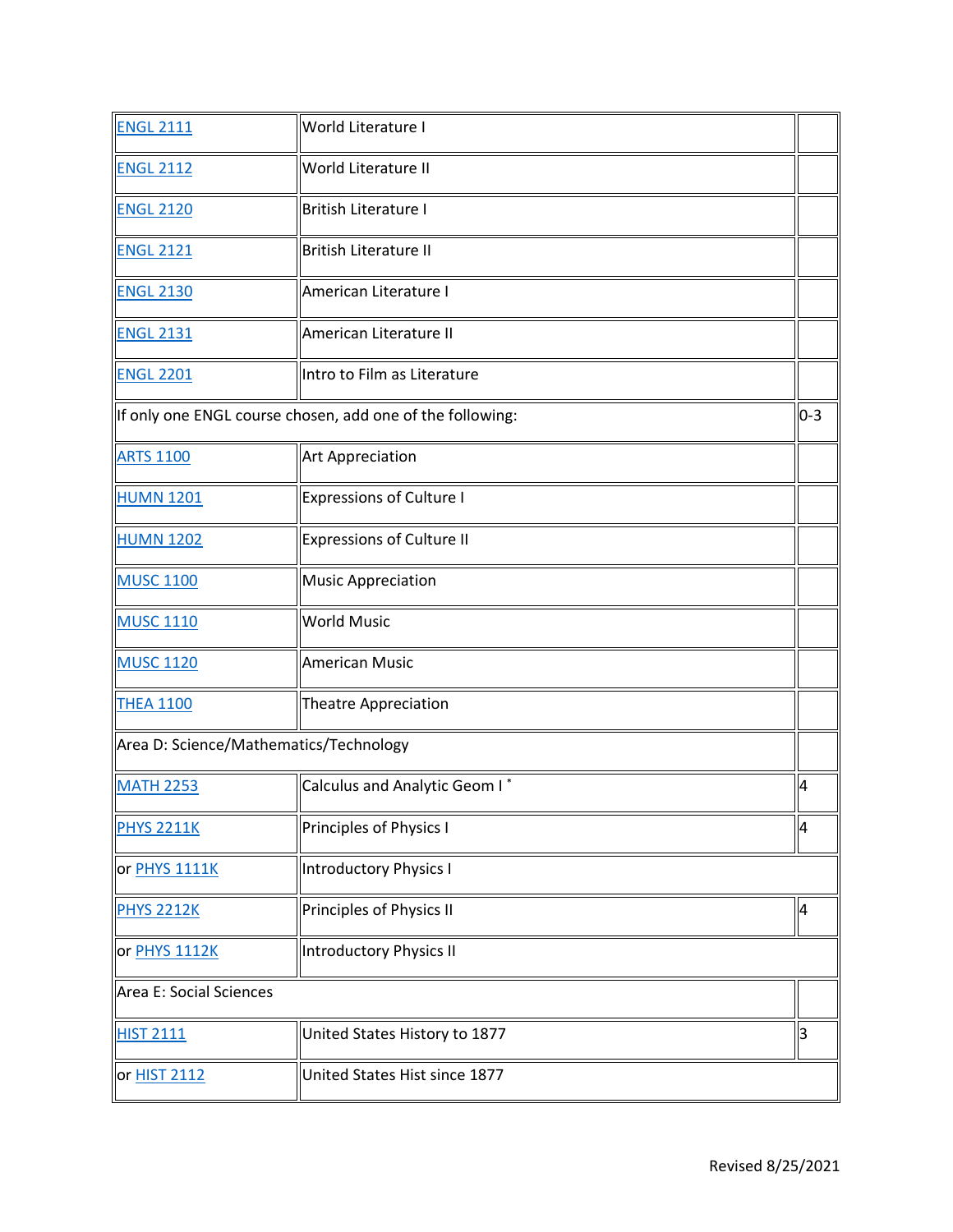| <b>POLS 1101</b>                | American Government                                                                                       | l3 |
|---------------------------------|-----------------------------------------------------------------------------------------------------------|----|
| Two of the following electives: |                                                                                                           | 6  |
| <b>ANTH 1103</b>                | Intro to Cultural Anthropology                                                                            |    |
| <b>ECON 2105</b>                | Principles of Macroeconomics                                                                              |    |
| <b>ECON 2106</b>                | Principles of Microeconomics                                                                              |    |
| <b>GEOG 1100</b>                | Introduction to Geography                                                                                 |    |
| <b>GEOG 1101</b>                | Intro to Human Geography                                                                                  |    |
| <b>GEOG 1111</b>                | Intro to Physical Geography                                                                               |    |
| <b>HIST 1111</b>                | World Civilization to 1650 CE                                                                             |    |
| <b>HIST 1112</b>                | World Civilization since 1650                                                                             |    |
| <b>HIST 2111</b>                | United States History to 1877                                                                             |    |
| <b>HIST 2112</b>                | United States Hist since 1877                                                                             |    |
| <b>PHIL 1103</b>                | Intro to World Religions                                                                                  |    |
| <b>PHIL 2010</b>                | Intro to Philosophical Issues                                                                             |    |
| <b>PHIL 2020</b>                | Logic and Critical Thinking                                                                               |    |
| <b>POLS 2101</b>                | Intro to Political Science                                                                                |    |
| <b>POLS 2201</b>                | <b>State and Local Government</b>                                                                         |    |
| <b>POLS 2301</b>                | <b>Comparative Politics</b>                                                                               |    |
| <b>POLS 2401</b>                | <b>International Relations</b>                                                                            |    |
| <b>PSYC 1101</b>                | Introduction to Psychology                                                                                |    |
|                                 | (Prerequisite for <b>EDUC 2110, EDUC 2120</b> , and <b>EDUC 2130</b> . Grade of C or better is required.) |    |
| <b>PSYC 2101</b>                | Psychology of Adjustment                                                                                  |    |
| <b>PSYC 2103</b>                | Human Development                                                                                         |    |
| <b>SOCI 1101</b>                | Introduction to Sociology                                                                                 |    |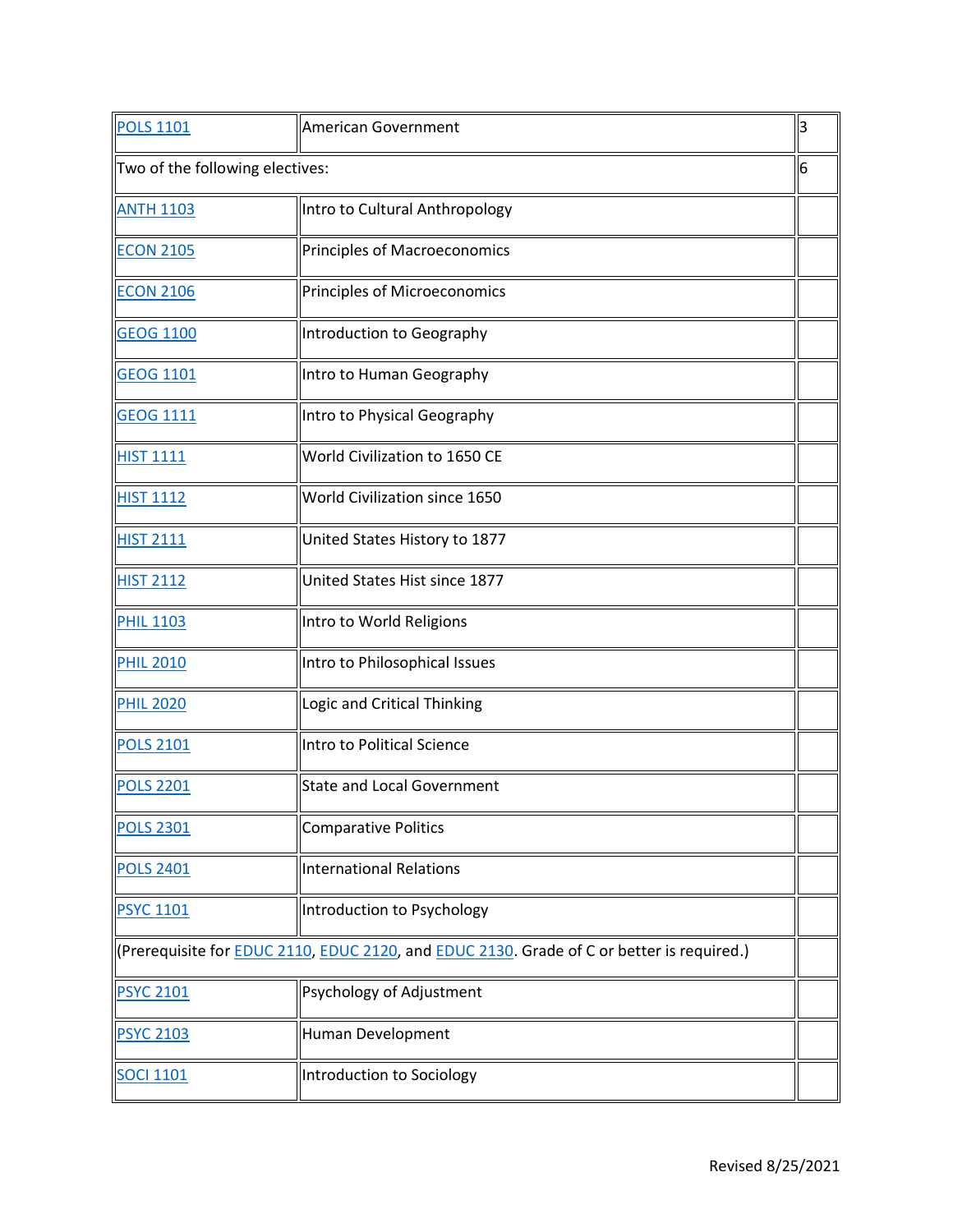| <b>SOCI 1160</b>                                                                                                                                                                                                                                                                                                                                                                                                                                                                                                    | Social Problems                          |         |
|---------------------------------------------------------------------------------------------------------------------------------------------------------------------------------------------------------------------------------------------------------------------------------------------------------------------------------------------------------------------------------------------------------------------------------------------------------------------------------------------------------------------|------------------------------------------|---------|
| Area F: Major Related                                                                                                                                                                                                                                                                                                                                                                                                                                                                                               |                                          |         |
| <b>BIOL 1107K</b>                                                                                                                                                                                                                                                                                                                                                                                                                                                                                                   | Principles of Biology I                  | 4       |
| <b>CHEM 1211K</b>                                                                                                                                                                                                                                                                                                                                                                                                                                                                                                   | Principles of Chemistry I**              | 4       |
| <b>CHEM 1212K</b>                                                                                                                                                                                                                                                                                                                                                                                                                                                                                                   | Principles of Chemistry II <sup>**</sup> | 4       |
| <b>CHEM 2000</b>                                                                                                                                                                                                                                                                                                                                                                                                                                                                                                    | Scientific Communication                 | 2       |
| <b>MATH 2254</b>                                                                                                                                                                                                                                                                                                                                                                                                                                                                                                    | <b>Calculus and Analytic Geom II</b>     | 4       |
|                                                                                                                                                                                                                                                                                                                                                                                                                                                                                                                     | Upper Level Core Curriculum              |         |
| <b>CHEM 3211K</b>                                                                                                                                                                                                                                                                                                                                                                                                                                                                                                   | Organic Chemistry I                      | 4       |
| <b>CHEM 3212K</b>                                                                                                                                                                                                                                                                                                                                                                                                                                                                                                   | <b>Organic Chemistry II</b>              | 4       |
| <b>CHEM 3311K</b>                                                                                                                                                                                                                                                                                                                                                                                                                                                                                                   | Quantitative Analysis                    | 4       |
| <b>CHEM 3312K</b>                                                                                                                                                                                                                                                                                                                                                                                                                                                                                                   | <b>Instrumental Methods of Analys</b>    | 4       |
| <b>CHEM 3411K</b>                                                                                                                                                                                                                                                                                                                                                                                                                                                                                                   | Physical Chemistry I                     | 4       |
| <b>CHEM 4000</b>                                                                                                                                                                                                                                                                                                                                                                                                                                                                                                    | Senior Seminar                           |         |
| <b>CHEM 4110K</b>                                                                                                                                                                                                                                                                                                                                                                                                                                                                                                   | Advanced Inorganic Chemistry             | 4       |
| Upper Level Elective                                                                                                                                                                                                                                                                                                                                                                                                                                                                                                |                                          |         |
| Choose one of the following upper level electives:                                                                                                                                                                                                                                                                                                                                                                                                                                                                  |                                          | $3 - 4$ |
| <b>CHEM 3500</b>                                                                                                                                                                                                                                                                                                                                                                                                                                                                                                    | Biochemistry                             |         |
| <b>CHEM 3700K</b>                                                                                                                                                                                                                                                                                                                                                                                                                                                                                                   | <b>Environmental Chemistry</b>           |         |
|                                                                                                                                                                                                                                                                                                                                                                                                                                                                                                                     |                                          |         |
| <b>Education Courses</b>                                                                                                                                                                                                                                                                                                                                                                                                                                                                                            |                                          |         |
| Prior to enrollment in <b>EDUC 2110, EDUC 2120</b> , and <b>EDUC 2130</b> , students must have taken<br>PSYC 1101, COMM 1110, and Area A courses with grades of C or better. Approved Background<br>$\vert$ check, proof of professional Liability Insurance, completion of the mandated reporter training<br>course, and a passing score on an Ethics assessment are also required. <b>EDUC 2110, EDUC 2120</b> ,<br><b>EDUC 2130</b> must be completed with grades of C or better prior to acceptance into PES 1. |                                          |         |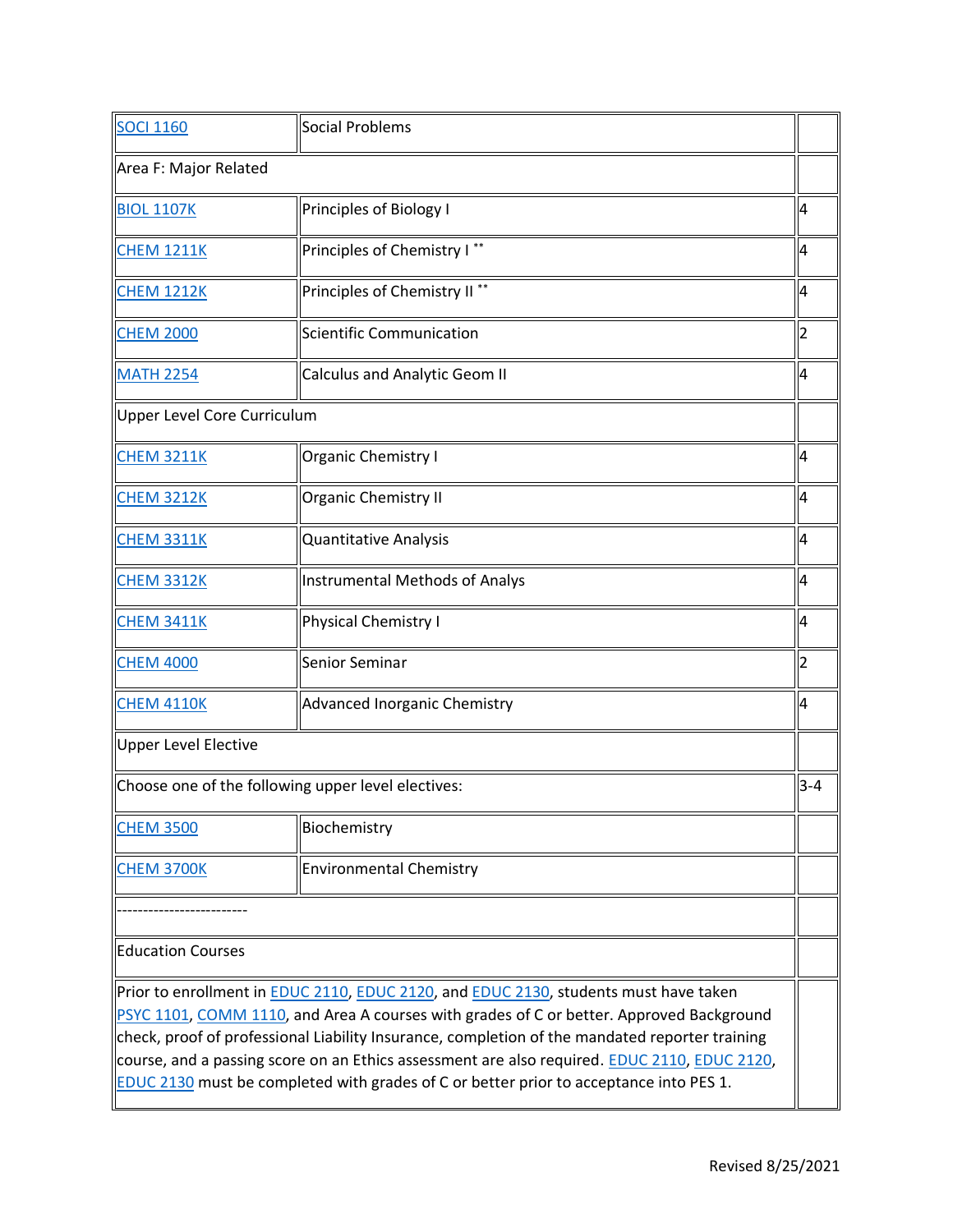| <b>EDUC 2110</b>            | Investig Critical/Contem Issue (Includes 10 hrs of practicum)                                                                                                                | 3  |
|-----------------------------|------------------------------------------------------------------------------------------------------------------------------------------------------------------------------|----|
| <b>EDUC 2120</b>            | Expl Socio-Cultural Perspect (Includes 10 hrs of practicum)                                                                                                                  | 3  |
| <b>EDUC 2130</b>            | Exploring Learning/Teaching (Includes 10 hrs of practicum)                                                                                                                   | 3  |
|                             |                                                                                                                                                                              |    |
|                             | Professional Education Semester 1 (PES I) - Fall Semester                                                                                                                    |    |
|                             | Prior to enrollment in PES I courses, students must be accepted to the Teacher Education<br>Program and have completed CHEM 1211K and CHEM 1212K with grades of C or better. |    |
| <b>EDUC 3272</b>            | Class Mgmt Sec Ed Field Exp I                                                                                                                                                | 2  |
| <b>EDUC 3902</b>            | Curric/Asses Secondary Teacher                                                                                                                                               |    |
|                             |                                                                                                                                                                              |    |
|                             | Professional Education Semester 2 (PES II) - Spring Semester                                                                                                                 |    |
| with grades of C or better. | Prior to enrollment in PES II courses, students must have completed EDUC 3902 and EDUC 3272                                                                                  |    |
| <b>EDUC 3273</b>            | Class Mgmt Sec Ed Field Exp II                                                                                                                                               | 2  |
| <b>EDUC 4901</b>            | Methods/Strat Teach Sec Stu                                                                                                                                                  | 3  |
|                             |                                                                                                                                                                              |    |
|                             | Professional Education Semester 3 (PES III) - Fall Semester                                                                                                                  |    |
| grades of C or better.      | Prior to enrollment in PES III, students must have completed EDUC 3273 and EDUC 4901 with                                                                                    |    |
| <b>EDUC 3120</b>            | Teaching Diverse Learners(Sec)                                                                                                                                               | IЗ |
| <b>EDUC 3274</b>            | Class Mgm Sec Ed Field Exp III                                                                                                                                               | 2  |
|                             |                                                                                                                                                                              |    |
|                             | Professional Education Semester 4 (PES IV) - Spring Semester                                                                                                                 |    |
|                             | Prior to enrollment in PES IV, students must have completed <b>EDUC 3120, EDUC 3274</b> , and 24<br>credit hours of Chemistry with grades of C or better.                    |    |
| <b>READ 3456</b>            | Reading across Curric Sec Educ                                                                                                                                               | 3  |